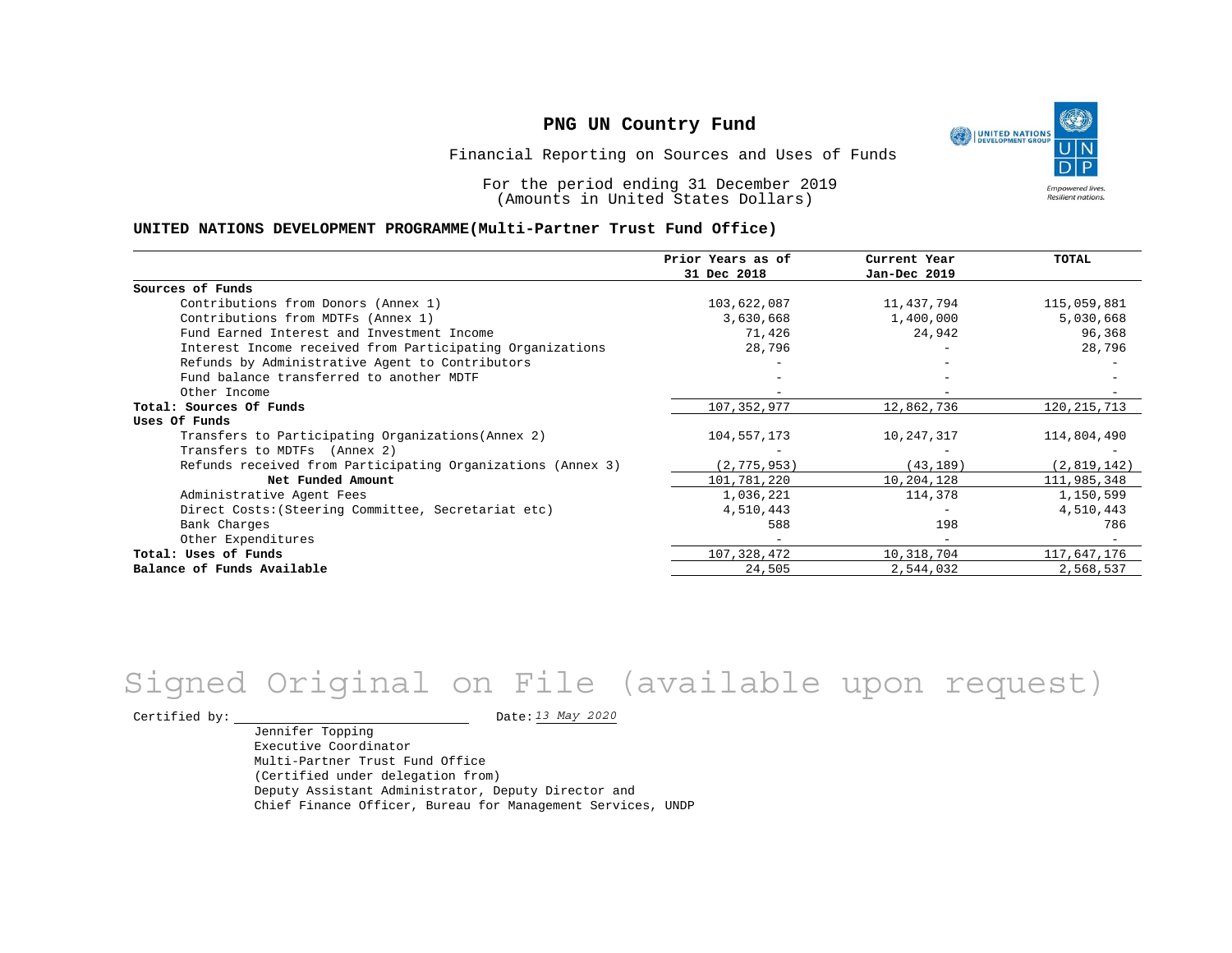O UNITED NATIONS **Empowered lives** Resilient nations.

Financial Reporting on Sources and Uses of Funds

For the period ending 31 December 2019 (Amounts in United States Dollars)

### **UNITED NATIONS DEVELOPMENT PROGRAMME(Multi-Partner Trust Fund Office)**

**Annex - 1: Contributions**

|                                      | Prior Years as of | Current Year      | TOTAL        |
|--------------------------------------|-------------------|-------------------|--------------|
|                                      | 31 Dec 2018       | Jan-Dec 2019      |              |
| From Contributors                    |                   |                   |              |
| Australian Agency for Int'l De       | 25, 212, 449      | $\qquad \qquad -$ | 25, 212, 449 |
| Colgate-Palmolive (PNG) Ltd          | 36,950            | $\qquad \qquad -$ | 36,950       |
| Delivering Results Together          | 800,000           | $\qquad \qquad -$ | 800,000      |
| Expanded DaO Funding Window          | 4,244,000         |                   | 4,244,000    |
| GOVERNMENT OF AUSTRALIA              | 67,923,688        | 9,693,657         | 77,617,345   |
| GOVERNMENT OF GERMANY                |                   | 554,207           | 554,207      |
| GOVERNMENT OF NEW ZEALAND            | 4,805,000         | 1,189,930         | 5,994,930    |
| Population Services Intl.            | 600,000           |                   | 600,000      |
| Sub-Total: Contributions from Donors | 103,622,087       | 11,437,794        | 115,059,881  |
| From MDTFs                           |                   |                   |              |
| Peacebuilding Fund                   | 3,630,668         | 1,400,000         | 5,030,668    |
| Sub-Total: Contributions from MDTFs  | 3,630,668         | 1,400,000         | 5,030,668    |
| Total: Contributions                 | 107, 252, 755     | 12,837,794        | 120,090,549  |

## Signed Original on File (available upon request)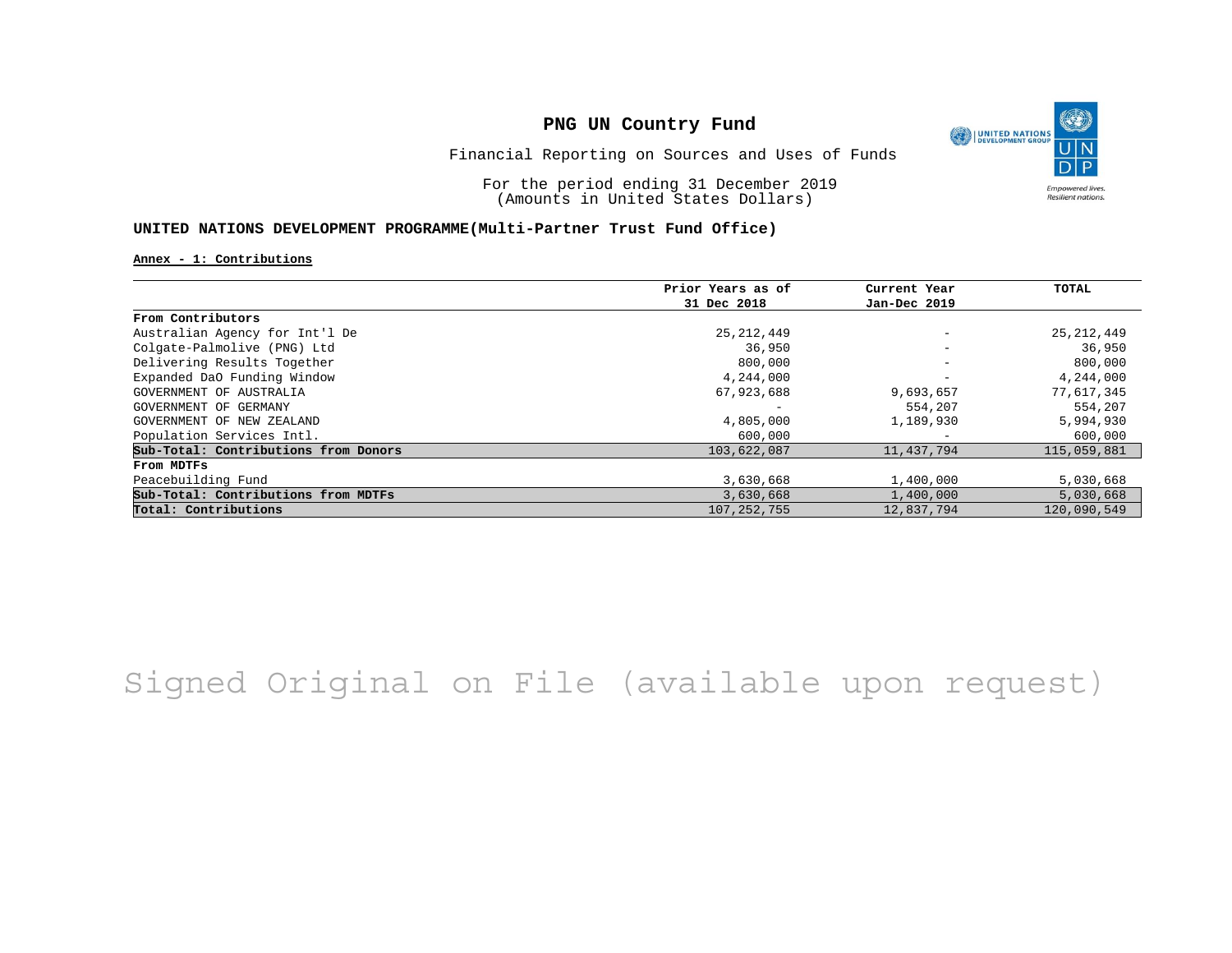

Financial Reporting on Sources and Uses of Funds

For the period ending 31 December 2019 (Amounts in United States Dollars)

#### **UNITED NATIONS DEVELOPMENT PROGRAMME(Multi-Partner Trust Fund Office)**

**Annex - 2: Transfers**

|                                | Prior Years as of | Current Year             | TOTAL         |
|--------------------------------|-------------------|--------------------------|---------------|
|                                | 31 Dec 2018       | Jan-Dec 2019             |               |
| To Participating Organizations |                   |                          |               |
| FAO                            | 49,500            | $\overline{\phantom{a}}$ | 49,500        |
| IOM                            | 1,329,845         | $\overline{\phantom{m}}$ | 1,329,845     |
| OCHA                           | 1,017,988         | $\overline{\phantom{m}}$ | 1,017,988     |
| OHCHR                          | 844,252           | $\overline{\phantom{m}}$ | 844,252       |
| UNAIDS                         | 16,799            | $\overline{\phantom{m}}$ | 16,799        |
| UNCDF                          | 1,573,772         | $\overline{\phantom{m}}$ | 1,573,772     |
| <b>UNDP</b>                    | 34,045,128        | 6,478,260                | 40,523,388    |
| UNEP                           | 118,909           | $\qquad \qquad -$        | 118,909       |
| UNFPA                          | 10,274,066        | 112,350                  | 10,386,416    |
| UNHCR                          | 129,361           |                          | 129,361       |
| UNICEF                         | 30,011,619        | 1,057,683                | 31,069,302    |
| UNWOMEN                        | 9,580,904         | 1,914,466                | 11,495,371    |
| WHO                            | 20,075,474        | 684,557                  | 20,760,032    |
| Total Transfers                | 109,067,616       | 10,247,317               | 119, 314, 933 |

Signed Original on File (available upon request)